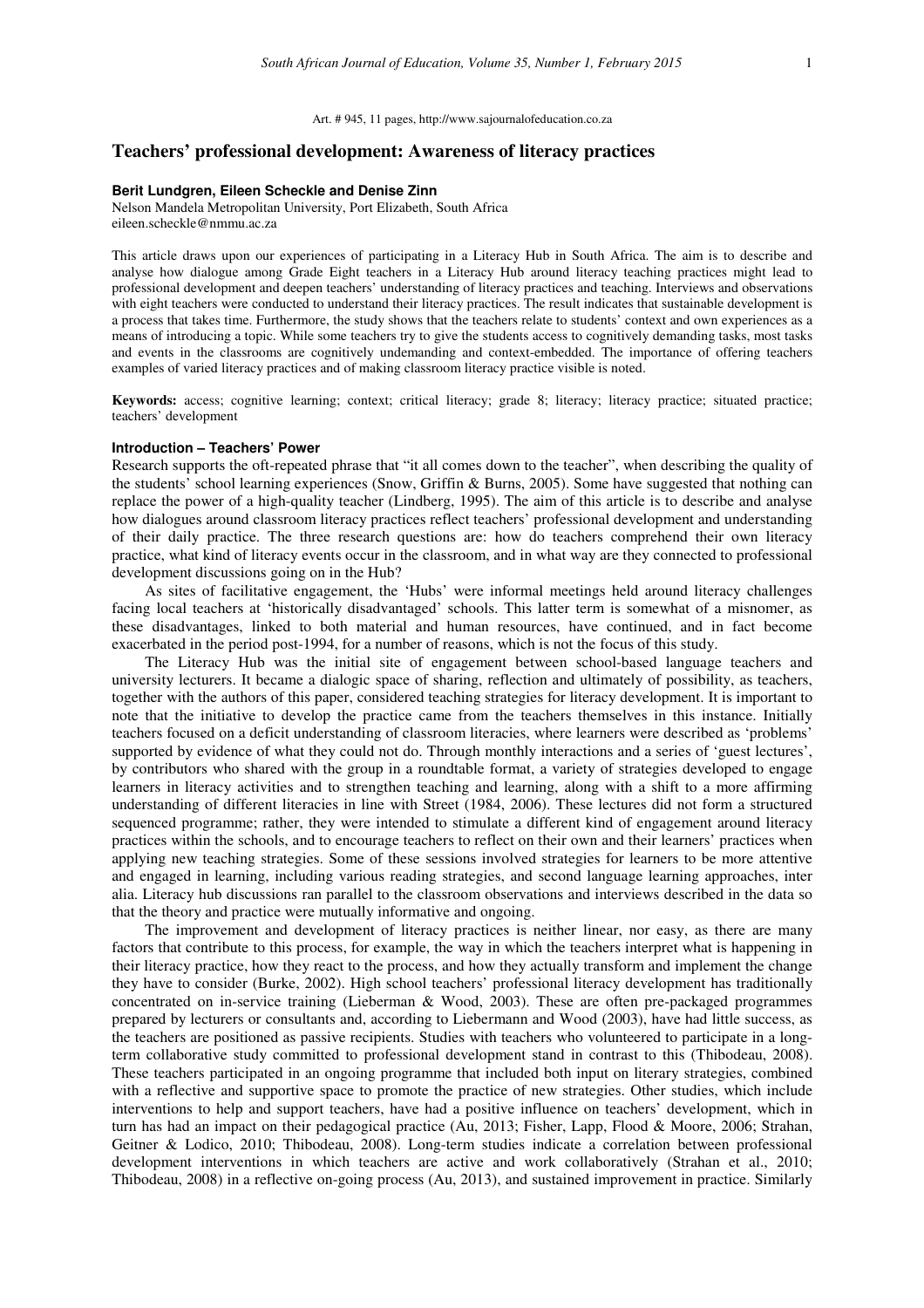the study presented here, which it has to be emphasised, was initiated by teachers' concerns to improve their practice, offered ongoing support and a reflective space within the ambit of the Literacy Hub. Strahan et al. (2010) point out that more case studies in different contexts have to be conducted so as to get more insight into the process of professional development, as there is strong empirical evidence that some teachers fail to sustain a development trajectory, even when said teachers are motivated to improve and develop their practice (Blossing & Ertesvåg, 2011). This latter issue is of particular relevance in the South African context, where, according to Gennrich and Janks (2013), a strong sense of teacher habitus may mitigate against real change in practice.

This study, undertaken in a South African context, contributes to a wider understanding of teachers' literacy teaching and their continued professional development in this area. It adds some positive understandings of teacher development, against a backdrop of a literacy 'crises' and offers various criteria to effect teacher change. These include, amongst others, an ongoing supportive programme, a collaborative team of motivated teachers, committed researchers or trainers, and the knowledge that change takes time. Therefore, this research contributes to further understandings of teachers' habitus, and the effort required to change practice (Gennrich & Janks, 2013). If developing economies consider the development of in-service teachers to be a worthwhile educational goal, then supporting on-going engagement through participation in literacy hubs, or other professional learning communities, is an alternative to be considered. In addition, as a small-scale qualitative study, it provides insight into the challenges of teacher professional development, which is further exacerbated by the multilingual and cross-lingual complexities particular to the South African context.

### Portraits of the Schools

Teachers from two local, formerly 'coloured' high schools, who had been active participants in the Literacy Hub, agreed to participate in this study, and all ethical procedures involving permission from the principals and informed consent from the teachers concerned, were adhered to. In addition, anonymity of the teachers and the schools was guaranteed by the use of pseudonyms. South High School has 815 students and about 30 teachers, while North High School<sup>i</sup> has 1,100 students, and 40 teachers. The classes contain between 38 and 42 learners. The classrooms are equipped with single or paired desks, a board, and a desk in front of the room. The students do not have their own books and there are few books in the classrooms. Both schools offer dual medium instruction: that is, learners may choose to be taught in either English

or Afrikaans. This is further complicated by Afrikaans learners choosing to be taught in English, as well as the increase in isiXhosa learners, who also choose English as their Language of Learning and Teaching (LoLT).

# **Theoretical Framework – A Critical Socio-Cultural Perspective**

This study is framed by a socio-cultural view of teaching and learning (Wertsch, 2002). Research has shown (Barton, 2007; Bourdieu, 1977; Fairclough, 1989; Gee, 2008) how people have integrated socially-constructed dispositions informed by earlier experiences. These dispositions, or in Gee's (2008) terms, *Discourses,* contribute to the formation and control of the person's actions and thinking. The dispositions also have an impact on the different social practices in which the person is involved, as the person is part of a social context (Bourdieu, 1977). Bourdieu introduced the concept of *habitus* to indicate circumstances where individuals' norms and values emanate from their historical and collective habits (1977). This provides a useful lens to understand the challenges involved in changing one's habitus.

Furthermore, Fairclough (1989) and Gee (2008) argue that all culture, and schooling in particular, is in some way standardised in order to pursue ideals and values, so as to ensure they can be repeated year after year. Teachers in schools have, thereby, an institutionalised authorisation to support the dominant literacy discourse in schools, which has institutional values and norms. This means the students identify themselves with the system and, at the same time, teachers reject analysing old and new knowledge (Bourdieu & Passeron, 1970; Fairclough, 2012; Janks, 2010).

In addition, a critical literacy perspective, which involves different structures like texts, the participants' possibilities to act, and the social interaction between the participants and the mechanisms supporting this (Fairclough, 1989; Janks, 2010), adds another dimension to the sociocultural approach. Within this approach, *critical literacy* constitutes a form of problem-posing through interaction, where the literacy content is ascertained through engaging with those factors found to be prevalent in the everyday lives of teachers and the learners (Freire, 1970).

Teachers are encouraged to foster a critical language and literacy perspective in their practice, although as Dornbrack and Dixon (2014) point out, the way in which this should be done is not spelt out adequately in Department of Education documents. Critical literacy teaching involves opportunities for the students to detect dominant linguistic expressions, and to recognise how these convey the different values and norms inherent in specific genres (Comber, 2001; Janks, 2010). With critical language and literacy competence, it is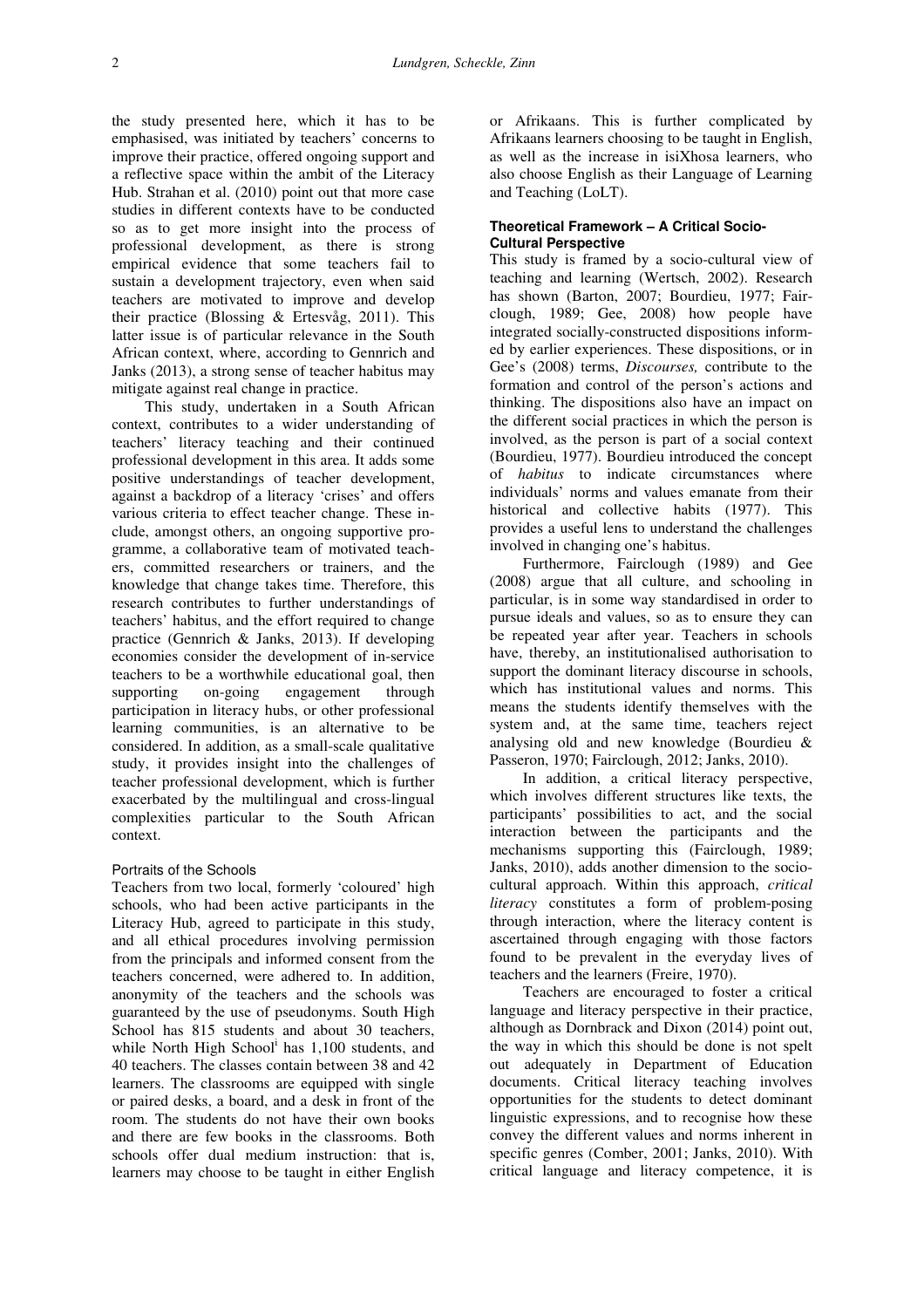possible to create knowledge of, and reflect on the society people live in with its norms, values and democratic principles (Freire, 1970). Four concepts, namely *access*, *deconstruction*, *reconstruction* and *domination,* have been used by Janks (2010) in order to emphasise the critical perspective of literacy. *Access* focuses on *who* is given access to literacy usage and variation, but also on *how* this takes place. *Deconstruction* refers to an analysis of the type of text and identification of typical linguistic characteristics and structures. This awareness gives students the possibility to reflect, and through *reconstruction,* build their own texts. *Domination* refers to those structures, often underlying ones, which determine who is allowed to write, and what creates and distinguishes a prevailing custom (Janks, 2010).

As this study was conducted in a multilingual South African society, it is important to refer to theories about teaching and learning in additional languages. Cummins (2000) argues that language teaching ought to focus on understandable and meaningful input and critical literacy. Three factors are important, namely the content, the language

(the structure of the language and a critical analyses of the same) and the language use. To create learning situations, Cummins (2000) claims that, the topics ought to be cognitively demanding, make an investment in identity, and be negotiated through interactions. Teachers have to activate students' prior knowledge and experience to form the building blocks for new knowledge, as this activates cognitive engagement, which facilitates learning. This teaching process requires practices such as interactive group work, reflective logbooks and other co-operative learning experiences, which draw on prior knowledge (Cummins, 2000; Ramani & Joseph, 2006).

Cummins' (2000) quadrants model for language teaching and learning provides a means to understand different practices of language learning from the cognitively undemanding and contextembedded quadrant of everyday conversations, indicated by quadrant A, to the more cognitively challenging, context-reduced language use of quadrant D (see Figure 1). This latter quadrant is the goal of language teachers.



**Figure 1** Cummins' (2000) framework of how to conceptualise teaching language from a context and cognitive perspective.

Ramani and Joseph (2006) suggest that quadrant B in Cummins' (2000) model is the arena in which scaffolding might provide students with the possibilities by means of which to achieve quadrant D competence. Therefore, activities in quadrant B can facilitate the learning process to advance into quadrant D. Ramani and Joseph (2006) used the quadrant model to describe additive bilingualism in Higher Education in the South African context, and to demonstrate how an understanding of Cummins' (2000) quadrants provides explanatory possibilities in multilingual contexts. They demonstrate how support for learners in

quadrant B can enable them to engage in cognitively demanding concepts encountered in higher education. As language structures are changed, and the contextual support is reduced, students are better able to engage at a quadrant D level of competency. It is at this level that students demonstrate appropriate mastery of cognitively challenging concepts. Cummins' (2000) quadrants can be used to understand the way in which learners, studying through a second language, can develop proficiency in traditionally challenging areas of study like maths and science.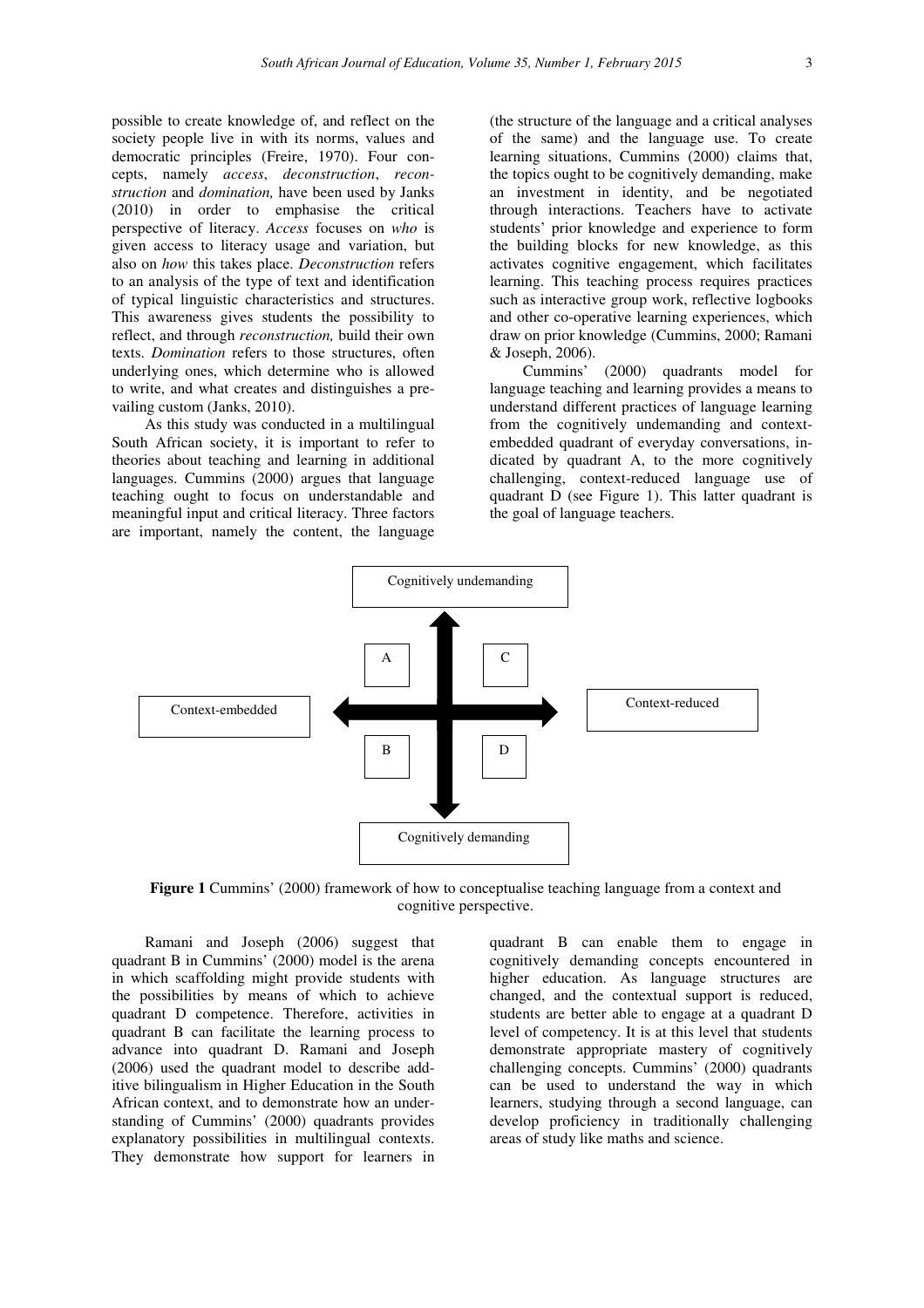# Earlier Studies in a South African Context

Many studies have been conducted on students' lack of literacy competence in South Africa. Bertram (2006) shows that low reading and writing competence in state schools in South Africa has a negative impact on the students' ability to succeed in their academic studies. Bertram (2006) further claims that home language has an important impact on reading competence. As many learners choose English as their LoLT, though it may be their second or third language, reading in an unfamiliar language will be challenging (Alexander, 2001). Furthermore, many students in South Africa come from environments where school literacy and reading habits are not integral to daily life (Bertram, 2006; Janks, 2010).

Papen (2005) found that teaching in schools was textbook-based and teacher-driven. Lessons featured tasks written in advance on the blackboard, learners waiting to get their work assessed, and authoritarian teachers. Other studies found that teachers do not read, label themselves as nonreaders as they lack motivation to read, and find reading difficult (Daisey, 2009, 2010; Lundgren & Botha, 2010). Fleisch (2008) and others (Konstantopoulos & Borman, 2011; Rahman & Uddin, 2009), show how learners' low socio-economic backgrounds may result in educational failure, and while this is acknowledged as contributing to different literacy practices, low socio-economic factors are not a focus of the present study.

Instead, this study explores this literacy teaching of a group of teachers' intent on improving their practice through reflection and engagement through the support of interactions with lecturers in the Hub setting. As an informal intervention, it allowed teachers and lecturers to consider classroom teaching together and to consider the linguistic and cognitive demands of the lessons observed. The Hub provided teachers with practical, useful strategies for development, grounded in theory, and reflective space to consider their practice. Through the exploration of new knowledge generated at Hub-meetings, theoretical concepts of teaching were transformed in classroom practice in this South African study. According to Au (2013) and Strahan et al. (2010), amongst others, teachers need to be active to develop their practice in interaction with other teachers. Therefore, this study contributes further to the understanding of how teacher development should be grounded in action, not just in various inservice training programmes provided by governmental initiatives.

Apart from the change over time for literacy and reading achievement, access to literacy is fundamentally different in many aspects among different countries (Perry, 2007, 2008; United Nations, 2010). In South Africa for example, with 11 official languages, English is required for a pass in

the matriculation examination in Grade 12 (Hunt, 2007). According to Hunt (2007), it is also difficult to change a practice through workshops, as teachers' schedules are already overcrowded with Educational Department requirements. Therefore, questions about literacy in a globalised world are still a challenge.

A key assumption underlying this study is that teachers' professional development and what best supports their ability to apply literacy knowledge and transform it into literacy practice, has to contain both new content and pedagogical knowledge about the literacy learning process. Another key assumption is that a communicative, reflective and critical perspective is useful for developing language and literacy (Flood, Heath & Lapp, 2005; Janks, 2010).

### Language and the Curriculum

As alluded to earlier, learners bring a rich linguistic diversity to the language classroom, but many choose to study through the medium of English, despite it not being their home language. Thus English, which is actually a First Additional Language, in South African parlance, officially becomes the learners' Home Language. This switch to English means that students might not have enough English language knowledge to engage fully in cognitive and conceptual tasks. In the National Curriculum Statement (NCS), which was in place at the time of this study, the instructional time for combined Home Language and First Additional Language teaching at Grade Eight level, was 5.5 hours per week packaged according to the categories "Listening", "Speaking", "Reading and Viewing", "Writing", "Thinking and Reasoning", and "Language Structure and Use" (Department of Basic Education, Republic of South Africa, 2011). Teaching literature, which might be included in "Reading and Viewing", could focus on comprehension, interpretations and comments from the students. In order to ensure equivalent standards of comparison, there are directives indicating how many assessments are necessary per term, and the relative weight of each. The teacher had to assess, for example, in term 1: listening comprehension (20 marks); literature and poetry (20 marks), and prepared reading and conversation (10 marks). All tasks are evaluated with students receiving a mark whose weighting had been determined in advance. For example, a prepared speech in Term 4 might be worth 30 marks maximum, and a descriptive essay of 200-250 words worth 40 marks (Department of Basic Education, Republic of South Africa, 2011).

### **Research Methodology**

In this section methods used in the study will be described, as well as the participants, data collection and tools for analyses.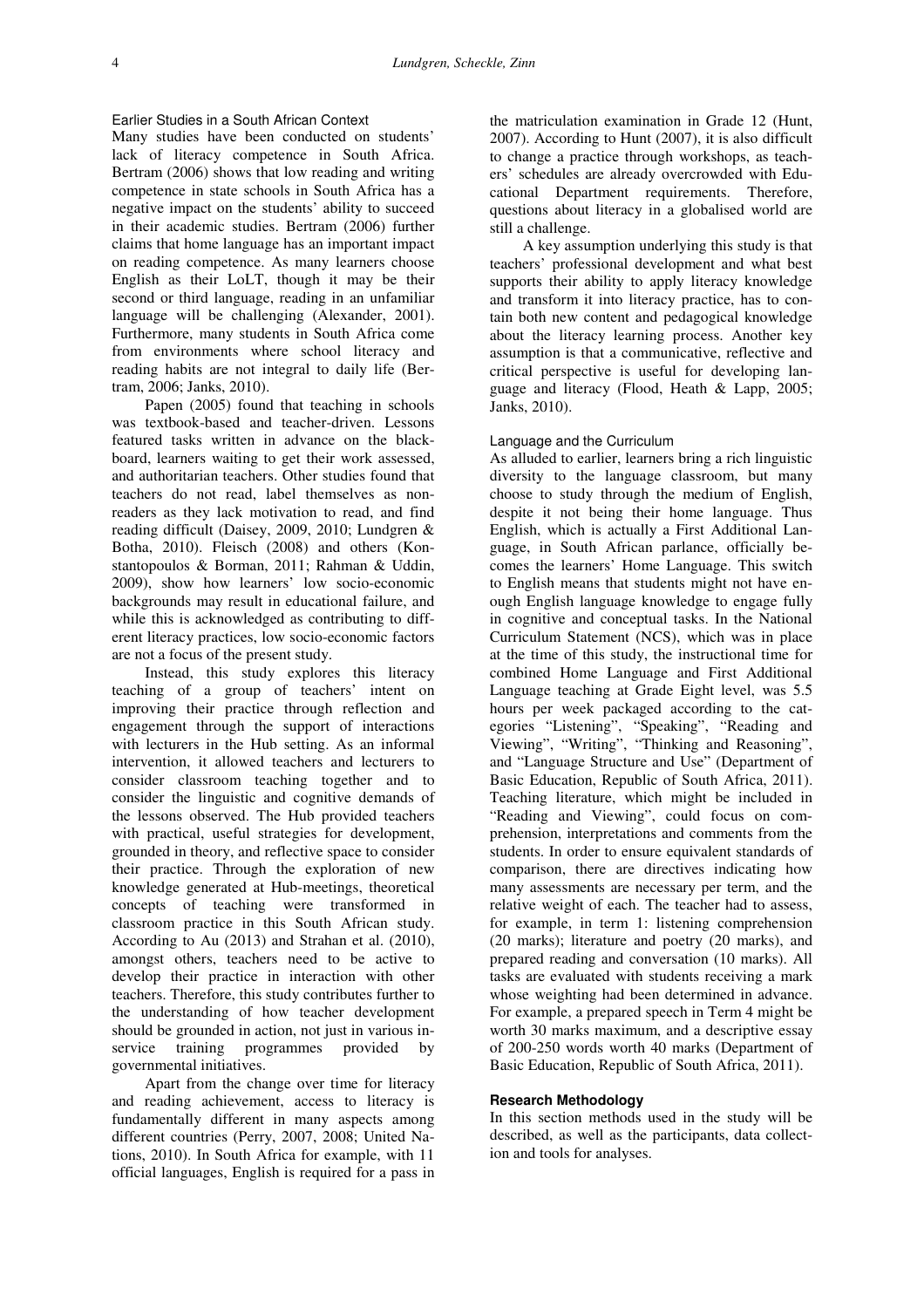In this case study (Merriam, 1998), 37 classroom lessons were observed at the two High schools, South High School and North High School, introduced earlier. Following from the classroom observations, seven semi-structured interviews were carried out with the observed teachers over a period of one month at each respective school. The interviews lasted for 20-40 minutes, and were recorded and transcribed. The discussion in the interviews clustered around the following major categories: teachers' thoughts about challenges and success in teaching; language use in the classes; and literacy development. From the interview data and reflections of the classes that

**Table 1** Information about the participants

were observed, the focus of this research paper emerged. Furthermore, data was collected from eight meetings at the Hub, where sequences of discussions were recorded. In addition, as mentioned earlier, any identifying information in the study has been avoided, with the use of fictitious names. An informed consent was used to ensure the participants fully understood what the study entailed.

All the teachers in this study taught a language, either English or Afrikaans, as a Home or First Additional Language, in Grade Eight. Two of the teachers also taught Social Science. Information about the participants is presented in Table 1.

| South High school | Subject                      | Participated in the | <b>Observations</b> | Interview                | Classes |
|-------------------|------------------------------|---------------------|---------------------|--------------------------|---------|
|                   |                              | Literacy Hub        |                     |                          |         |
| Ms. Luck          | Afrikaans L1                 |                     | Х                   |                          | 8A      |
| Mr. Smith         | Social Science / English and |                     | X                   | Χ                        | 8A, 8D  |
|                   | Afrikaans                    |                     |                     |                          |         |
| Ms. Gallant       | Afrikaans L2                 | X                   | X                   | X                        | 8D      |
| Ms. Jewell        | English L <sub>2</sub>       | X                   | X                   | X                        | 8A      |
| Ms. Mnguni        | English L1                   | Χ                   | Χ                   | $\overline{\phantom{0}}$ | 8D      |
| Ms. Loggenburg    | English L1                   | X                   | X                   | X                        | 8A, 8C  |
| Ms. Bosman        | Afrikaans L1                 | X                   | X                   | X                        | 8G      |
| Mr. Fortune       | Social Science               |                     | X                   | Χ                        | 8A      |

Note: In the table /X/ stands for yes and /-/ stands for no.

Table 1 shows the subjects the teachers taught, and whether they were regular participants at the informal Literacy Hub meetings. As indicated, all teachers were observed teaching. One of the teachers, Ms. Mnguni, was not interviewed, and although Mr. Smith and Mr. Fortune did not participate in the Literacy Hub meetings, they had been informed about the Hub discussions and they requested to participate in this study.

The data consists of observation notes on classroom teaching as indicated in the table above, as well as the subsequent teacher interviews. The interviews were opportunities for teachers to reflect on their practice, and to draw on any of the discussions or strategies encountered in Hub discussions, which may have informed their teaching or reflections on teaching. The analysis of these teacher interviews and classroom observations draws on theories from Cummins (2000) and Janks (2010), as outlined earlier. Cummins's (2000) continua of cognitive demanding, cognitive undemanding, context-reduced and context-embedded intersections, create a framework for how literacy events can be conceptualised.

# **Results – Developing a Literacy Practice**

This section presents the themes that emerged from studying the interviews and observations as framed by the Hub interactions, which ran in tandem with this study. Teachers' comments on their practice have been foregrounded, while linking them to the observed lessons and Hub discussions. In focusing on understanding the classroom's literacy practice some literacy events are described, which the teachers commented on, or that had been observed in the classrooms. The first of these was a comment on assessment, which was not linked to any Hub discussions, but was driven by departmental imperatives to accumulate marks. Other focus areas, such as drawing on prior learning to connect new material to learners' knowledge and strategies in classroom teaching, could be linked to Hub discussions to some extent. This will be examined further in relation to Cummins' (2000) quadrants.

# Teachers' Foregrounding of Assessment

During the classroom observations as well as in the interviews, the impact of the curriculum, syllabus and assessment requirements was noticeable. In both schools, the timetable established a schedule for teaching and learning, where the classroom bell marked when teaching and learning could begin or end. Within this prescribed time period, the teachers were expected to teach, mark and assess the students. Reading, writing and talking were highly structured by teachers, and showed the priority given to the assessment of reading. Proficiency in reading was frequently assessed by the practice of reading aloud. This assessment usually occurred in front of all students, and could be a rather painful experience, for both the reader and the listener. The student stood in front of the class to read one or two unseen pages from a book, and was asked to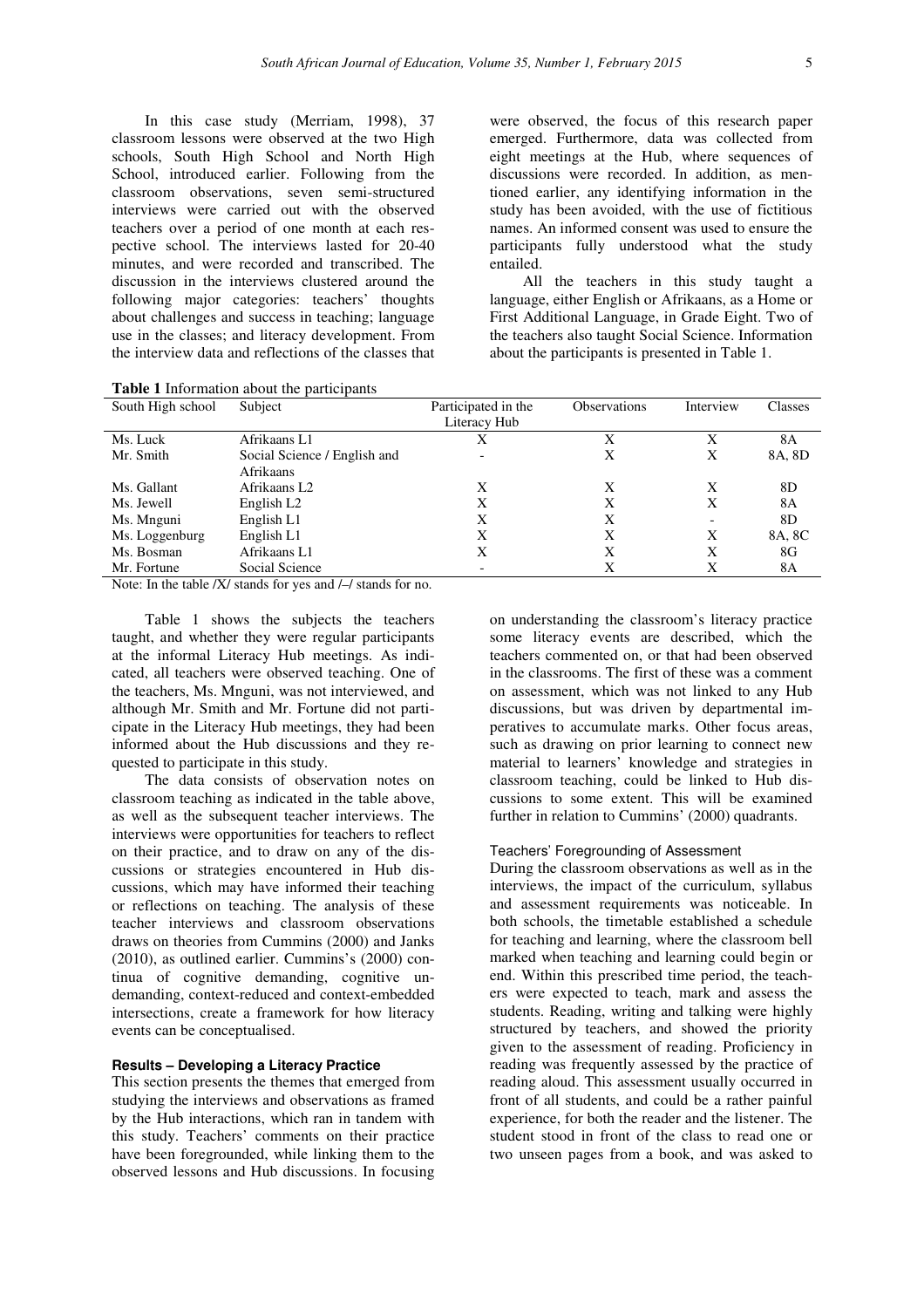explain new words, while the teacher marked the student's reading competence.

In some classes, feedback focused on the need to read louder: *"the only thing I know is that you can't speak loud"* (Ms. Jewell, observation) or *"*[put] *your arms down"* (Ms. Jewell, observation), to a girl who twisted her hands and arms in front of her face when she was reading. More positive feedback came from teachers who allowed the students to stay in their places when they read aloud. For example, Ms. Bosman encouraged the students to read in pairs to practice and develop their reading competence, with statements like *"go to a person you are comfortable with".* They could, as Ms. Bosman highlighted, also *"read one-on-one"* together with her. As almost all students were weak readers, this private reading to the teacher served to reduce social embarrassment for the student. Ms. Luck spoke about the students' underdeveloped writing skills. In her interview, she stated that the learners make many spelling errors and, *"when it comes to … when they have to answer say, a setwork question, which is compulsory for a test, an assessment, they must know how to spell as well as the correct answer"* (Ms. Luck, interview).

As Ms. Luck continued, she stated that she had assessment in mind while teaching poetry. Therefore, she avoided creative writing and peer group work. She found it better to set questions on a text that required learners to find and copy spelling and grammar directly from the text.

#### How Teachers Introduced a Topic

An important phase in any lesson is the introduction of the topic. Interview and observation data showed teachers' awareness of different strategies, as well as the pedagogical importance of drawing on learners' knowledge, which was in line with the Literacy Hub's teaching. One of the most common strategies to introduce the students into a new text or topic, was to connect the content of the text to the students' prior knowledge, their earlier experiences and assumptions. The teachers introduced the topic generally, so that the learners became interested before they focused on the specific text or topic. According to Ms. Bosman, the students wanted to be involved, and she tried to *"get them interested* [...] *to relate to things that is happening in their experiences, in their worlds of experiences. Normally you can do that with anything to any text"* (Ms. Bosman, interview).

The students' own motivation and learning abilities were valued, and the teacher expected the students to use reading strategies available to them and not to wait for the correct answer from the teacher. Students were thereby positioned as contributing to knowledge making. Similarly, Ms. Loggenburg tried to establish connections by asking the students if the topic reminded them of anything.

*If it is a story* [...] *and if it is about, like the one about puppies – they all know about dogs, so I bring up the topic of a dog without a picture, because it is not necessary, to talk about pets. You know who has a dog, and I try to find something they can connect with first. Because that is, I have also heard in most workshops that I have to start with something they are familiar with. I try to find something they can talk about, and then we go into the text* (Ms. Loggenburg, interview).

Thus, the teacher connected not only to students' experiences, but also to her own experiences of workshops at the Literacy Hub.

Making connections to learners' prior experience was also used as a strategy to introduce grammatical concepts.

> *To introduce adjectives, you see adjectives describe nouns, they should already know nouns, so I ask them to give a few nouns, and then I ask them to use those nouns in sentences and then describe those nouns. Then I tell them that the words you just used is called an adjective. I give them a text and they can find adjectives from the text* (Ms. Mnguni, interview).

Frequently, the teachers asked questions in the introduction phase and the students answered from their experiences. For example, Mr. Fortune introduced the topic *crime,* by asking questions about the students' experiences of crime and violence in their environment. Mr. Fortune pointed out that the articles they were reading in class *"involve crime and learners relate to what is going on around them, people stealing, people shooting each other"*  [sic] (Mr. Fortune, interview).

Another often-used strategy to introduce a new topic was to relate it to the society in which the students were living. Mr. Smith introduced the topic of treaties around sustainable development, with a conversation about South Africa as an industrial country, and treaties at home and in schools, before they read a text about international treaties that govern the use of natural resources. Mr. Smith asked questions like: "What is a treaty?" and "When do you have a treaty?"

A common strategy to introduce a topic was to relate it to events described in the media that might be familiar to the learners. In her interview, Ms. Luck mentioned that she *"sometimes introduces with questions, newspaper and television programmes."* The teachers said they also used snippets of television programmes as a means of introducing the topic and piquing the learners' interest.

Also more "traditional" strategies were used in the introduction phase, for example to develop vocabulary knowledge by getting students to use new and unknown words in different contexts through writing them down and using dictionaries. In this way, learners' engagement with the text would not be blocked by too many difficult or unfamiliar words.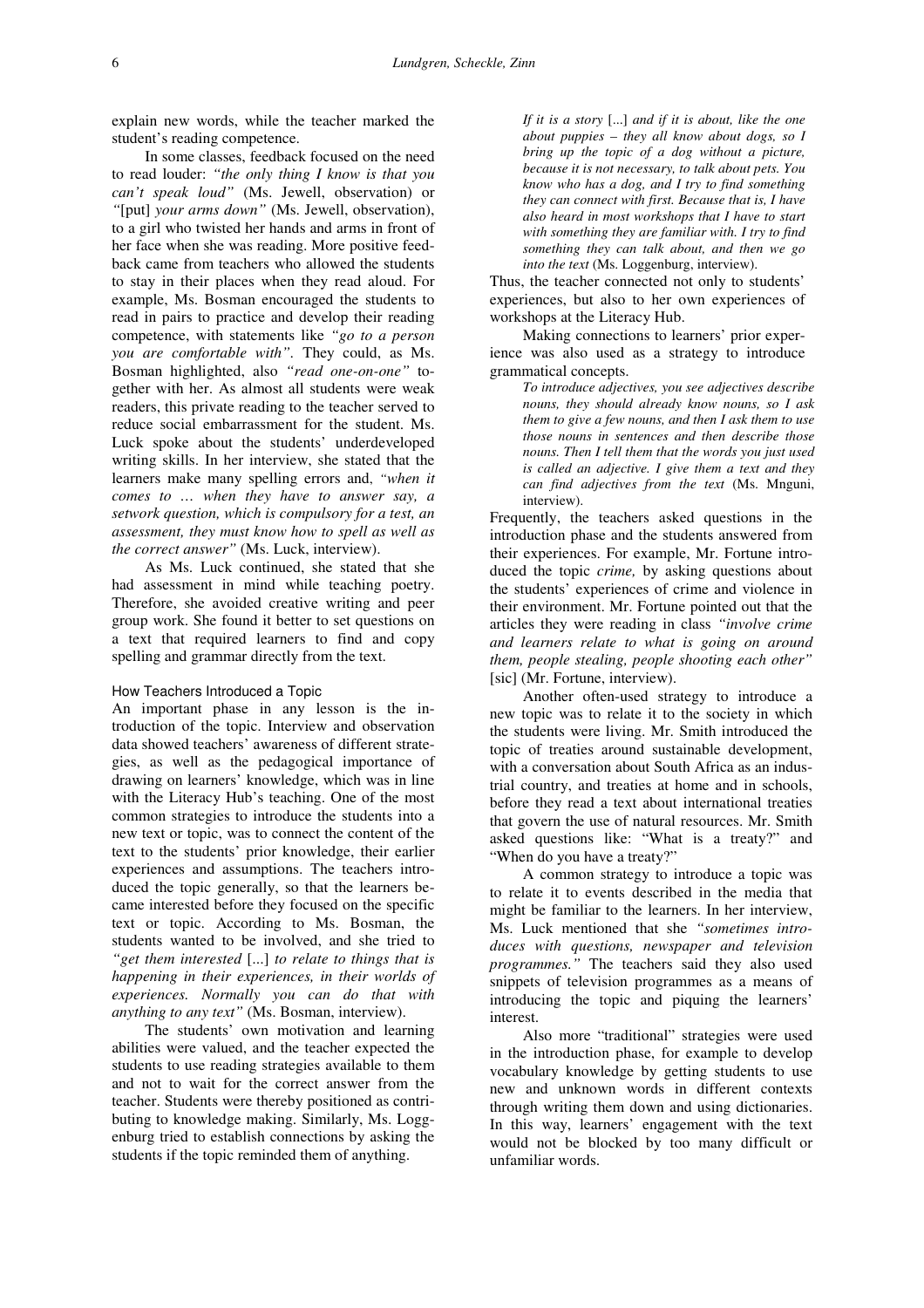# Literacy Events and Activities in the Classroom – Deconstruction or Copying

Here the observations of literacy events are again woven together with teachers' reflections as shared in the interviews in an attempt to answer the question of the literacy events that occurred in the classrooms and the teachers' understanding of these.

After the introduction section, the activities as well as the use of space in different classrooms varied. Most of the teachers stressed individual completion of the given task. For example, Ms. Mnguni said to the students, "this is an individual task, which means that your words are in your minds and keep quiet" (Ms. Mnguni, classroom observation). It was not a test situation, instead the task comprised some questions to be answered so the need for silence was not clear.

Often the task and questions to be answered during a lesson were already written on the board when students entered the classroom. Thus, the same tasks could be used for other classes too. First, the students silently copied the task into their notebooks, and thereafter they completed the task. Some of the students completed the task within the first half of the lesson, and had nothing more to do. Some of them talked to their peers; others just sat and waited for the bell to ring. A little less than half of the observed lessons included "fill in" tasks, where the students were required to read and rewrite the questions from the board.

There were some indications, but very few, of pair and group work. One example occurred in Ms. Luck's class, when the students were going to read three different parts from one text. They were first asked to read the first part of the text aloud in pairs for ten minutes and talk about the content and the concepts. Then the class was divided into three groups, to read and talk about separate parts of the text. After reading, one student from each group explained what they had read to the other students. The only shortcoming was that the teacher repeated what the students had said, thus despite efforts to the contrary, the teacher's voice was dominant.

Another example occurred in Ms. Bosman's home-language Afrikaans lesson. The students were grouped to read articles from the paper *'Hoezit'. Hoezit* is a magazine for teenagers, with articles about social science, as well as science, written at a level of language that most of the students were able to understand. After reading, each group had a chance to discuss their article. Thereafter, one from each group informed the whole class about the article the group had read and discussed. Ms. Bosman encouraged, scaffolded and supported the students to talk about these subjects. Students had authentic reasons to speak and ask each other questions in a supportive environment, where language was practiced, rather than assessed.

A third example of communication and a first seed of interaction between the teacher, Ms. Mnguni, and the students, occurred when the students were reading *Whitney's Kiss* aloud. After each reading passage, 'book talk' took place. The teacher asked questions about what the students had read and asked the students' opinions of events in the book's plot. Ms. Mnguni also related the plot to the students' own lives by asking how they would have acted in the same situation.

Other activities in the classrooms related to writing essays. Writing is a complex literacy event and many of the students did not like to write. Some of the teachers tried to prepare the students for writing. Normally writing was, *"the final phase of everything. We use to work with the oral first, you know let them use the oral* […] *and out of a topic you can come out with writing"* (Ms. Loggenburg, interview). Furthermore, according to Ms. Bosman, the students needed a lot of guidance, which in practice meant "to take them by the hand and, so to say, lead them" (Ms. Bosman, interview).

### **Discussion and Analysis - Context and Cognition**

The analytic framework employed in this study to understand the development of some teachers' literacy practices, and thus further understand classroom literacy events, is Cummins' (2000) quadrant models for language teaching, adapted to literacy teaching. The data described have been mapped onto the four quadrants, as shown in Figure 2.

In Figure 2, as a result of the study, oral presentations have been placed in quadrant A. This oral event refers to learners' answers when teachers asked them about their own experiences in relation to the new topic, often used in the introduction of a new topic. The Introduction phase in this study mostly falls into the cognitive undemanding category, but context-embedded as the introduction section highlights the students' everyday experiences and language use. The strategy, discussed in the Hub, of using students' experiences and linking them to the topic, created engaged and motivated students. These kinds of events are common, and according to the teachers, are based on a planned pedagogical decision to facilitate understanding of a topic. However, for the most part, the teachers did not take this oral communication and students' vernacular knowledge to a higher, more cognitively demanding level. The students used their vernacular language and were not asked to apply a more academic school language, which is necessary to develop school literacy competence (Barton, 2007).

Assessment of reading aloud, for example, or questions on a text, has been placed in quadrant C. This assessment discourse was about control, regulation and power and had been discussed among the teachers in the Hub, where the assessment discourse was flagged as a problem for development. In terms of Cummins' (2000) frame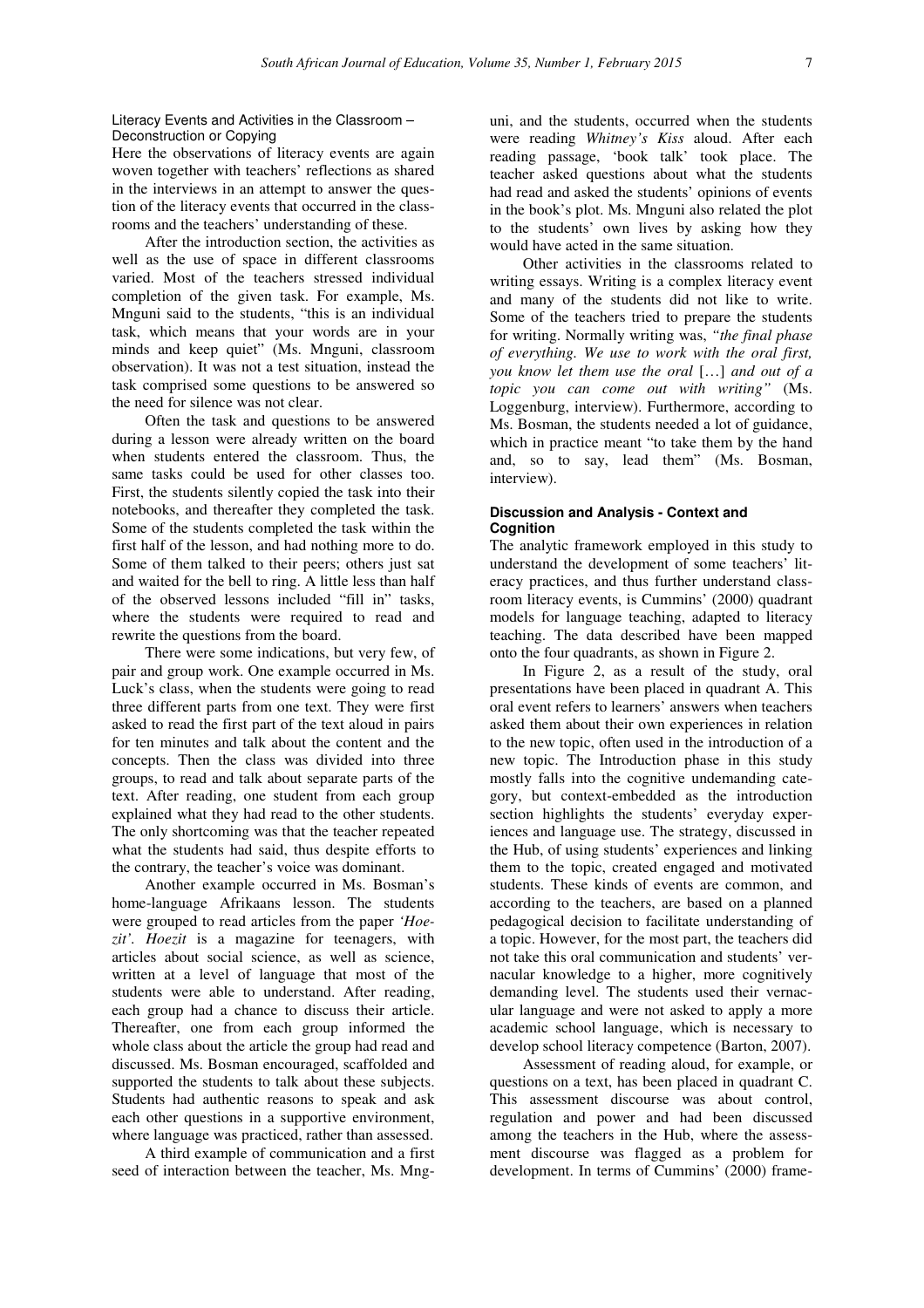work, this regulated discourse can be described as context-reduced, and cognitively undemanding, with a banking approach to learning (Freire, 1970). Not all students had access to the dominant language used in schools, and they did not have enough literacy skills and competence to pass the assessments. Teaching was about the collection of marks, and learning was about memorising, and the uncritical duplication of what had been taught (Janks, 2010).

Firstly, the assessment of oral presentations with comments, failed to give the students access to a full understanding of a text. Secondly, as a consequence, the time spent on reading aloud assess-

ments reduced the students' possibilities to learn the dominant school language and literacy, its specific genre, structure and values. The banking approach was also observed when students firstly copied tasks from the blackboard, and thereafter tried to find the correct answer in a short text (Cummins, 2000). During the meetings in the Hub, it became obvious to the teachers that they were caught in a teaching discourse which did not encourage students' learning development. This insight and understanding became the point from where the teachers realised they had to develop their own classroom literacy practices.



**Figure 2** Literacy practices classified within a degree of cognitive activity and contextual support. The results from the study, with teachers' and learners' activities, are placed in the appropriate quadrant.

In quadrant B, teaching involves scaffolding and learning requires interaction, reflection and deconstruction, rather than mere copying. Furthermore, the inference level in quadrant B is high, and the students occupy a subjective position according to Cummins (2000). A striking reflection of teaching practice in this quadrant is that it is cognitively demanding. Borders, differences, access, production and reproduction are challenged. Some literacy events from this study, included students working together in pairs or groups, or negotiating with peers around tasks that had more than one correct answer. These literacy events can be placed in quadrant B. During these lessons, the students had access to the content through the use of their vernacular language. Through the teachers' scaffolding and work with vocabulary, the students working in groups also gained access to the dominant school language. However, group work was only observed in three out of 37 lessons in the two High Schools.

Working with vocabulary was a strategy presented in the Hub, and the teachers had internalised this knowledge into their teaching practices. References to society and earlier experiences created literacy events, which generally had a high activity level. This linking and transition happened in most of the classes, but not all of the teachers were aware of the critical aspect that might have helped the students to purposefully unpack the concepts and the language structure so as to gain access to literacy and language use with which they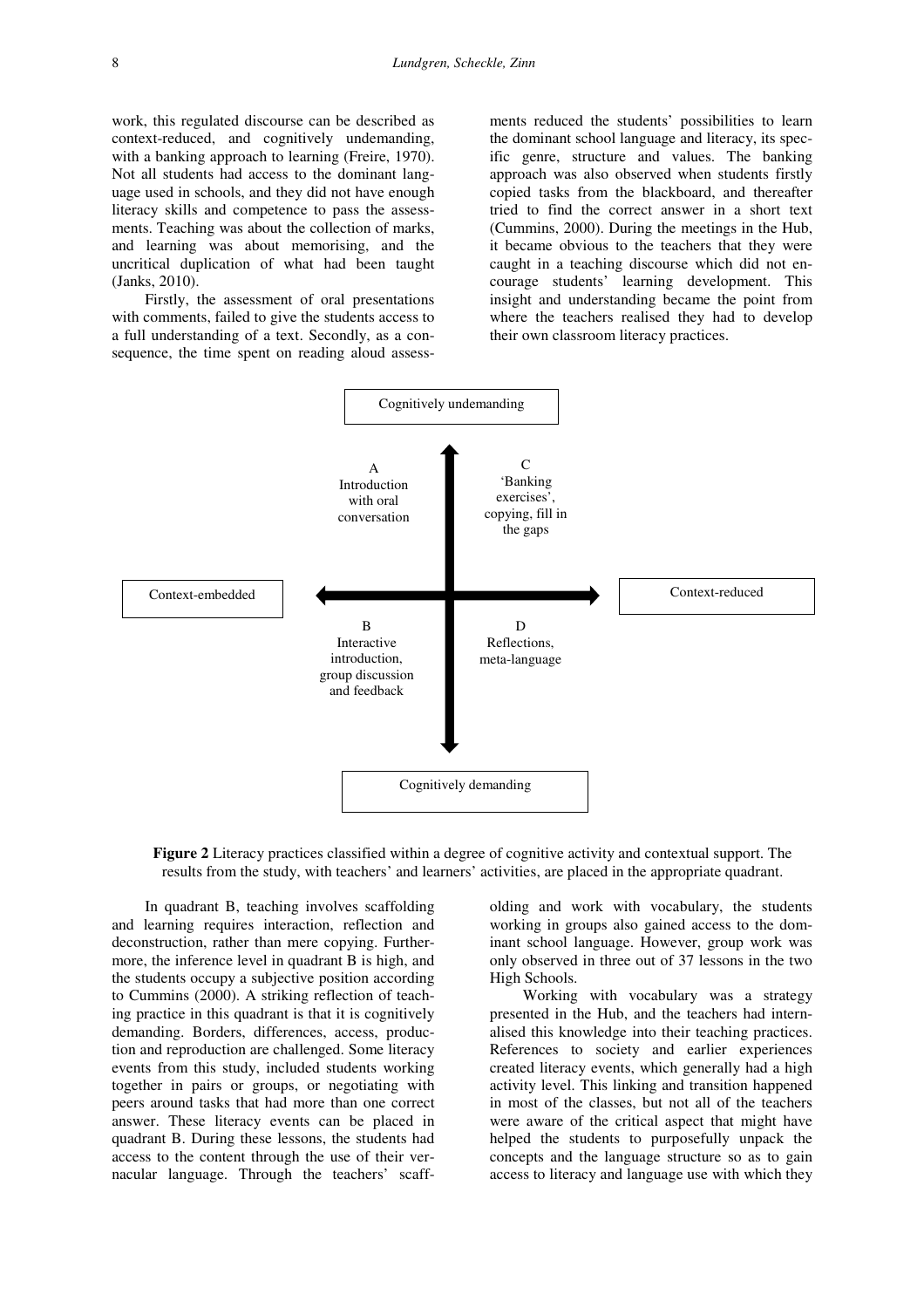were not familiar. As the phenomenon was found in all observed classes, it can be said to be a part of a newly created school discourse, inspired from the discussions in the Literacy Hub meetings. However, most of the teaching was more to do with retelling than with a critical deconstruction, with students encouraged to detect who had written the text, why it was written, and for whom. Quadrant B can be said to be a necessary ground for moving on to quadrant D.

Specific language and literacy events, like reflections and meta-language, for the fourth quadrant D in Figure 2, were hardly visible in the data. In terms of Cummins' (2000) framework, the context-reduced and cognitively demanding quadrant for teaching and learning includes intellectual reconstruction and transformation of the self, in close relation to new knowledge. However, there were some small steps into this area from a few teachers, for example, the task about treaties and sustainable development, meta-language events around adjectives in a grammar lesson, and the reading of articles in *Hoezit.* But, as the teachers did not bring the students' own experiences and knowledge from the context embedded area into a more general discussion with reflections and analyses of the subjects, this field was not reached.

# **Conclusion and Recommendations**

The aim of this article was to describe and analyse how dialogue around classroom literacy practices reflect teachers' professional development and understanding of their daily practice. The first research question explored the ways in which teachers comprehended their own literacy practice. What can be concluded is that the interactions in the Literacy Hub, initiated by teachers, gave the teachers in this study a space and an opening to talk about their worries concerning students' literacy levels. Furthermore the study shows the challenges that the teachers identified, firstly in the Hub discussions, and secondly, in their own literacy practice. The data also showed that the events in the Hub had an impact on the teachers' teaching and development. This was evident in the observations of those teachers, who facilitated and scaffolded students' participation. In so doing, the teachers gave the students access to school language and literacy practices (cf. Janks, 2010). That happened when the students' knowledge, experiences and voices were heard and respected in the classroom (cf. Barton, 2007). The events contained interactive communication and negotiated identities, which created interest among the students. Cummins' (2000) theoretical framework suggested that topics and literacy events ought to be cognitively demanding, should make an investment in identity, and be negotiated through interactions. Teachers activated students' prior knowledge and experience to form the building

blocks for new knowledge, as this activates cognitive engagement, which in turn, facilitates learning. Interaction, therefore, is an important first step and a platform for learning. Through teacherfacilitated interaction, learners acquired possibilities to move from a context-embedded vernacular language to a context-reduced, dominant school language. The observation data indicated that the teachers' professional development had an impact on the teaching practice, where students were empowered to reach a high level of cognitive thinking (cf. Au, 2013; Strahan et al., 2010). The teachers' development of their practice, especially in the introduction phase, was connected to professional discussions and reflections in the Hub (cf. Strahan et al., 2010; Thibodeau, 2008). The teachers were in the process of developing a school literacy discourse, which focused on the learners and their language use when they brought the students' earlier experiences into the classroom (cf. Au, 2013; Barton, 2007; Cummins, 2000; Janks, 2010).

Given the limitation of this study, drawing more generalisations would be difficult. But this case study contributes to a wider understanding of teachers' development in special contexts. Also, what can be recommended for other teachers, as a result of this study, is to turn the physical classroom space into a learning space, where groupwork is possible. This would allow classrooms to become spaces that foster mental engagement, where collaboration, even between 42 students, is acceptable. The classroom has to become a place where the teachers can create positive attitudes towards literacy learning. Teaching events and practices, which are situated, embedded and related to students' earlier experiences, could be developed so that learners can engage in context-reduced and cognitively demanding literacy events. Challenging learners' cognitive development begins with teachers' recognition of the importance of this ingredient in their literacy practices. This need is even more pronounced in developing countries with historically differentiated education aspiring to a more equitable system, as is the case in South Africa. However in practice, teaching is often driven by assessment demands, as manifested in the practice of reading aloud, rather than learning and providing tasks for learners to engage in cognitively demanding tasks within the supportive context of the classroom.

In conclusion, this research has investigated how teachers can develop and improve their practice of teaching literacy through professional engagement in the Literacy Hub, and by using some of the intervention activities discussed there. These included practices such as connecting with learners' prior experience, building on existing knowledge, scaffolding language use through the use of mother tongue languages, expecting learners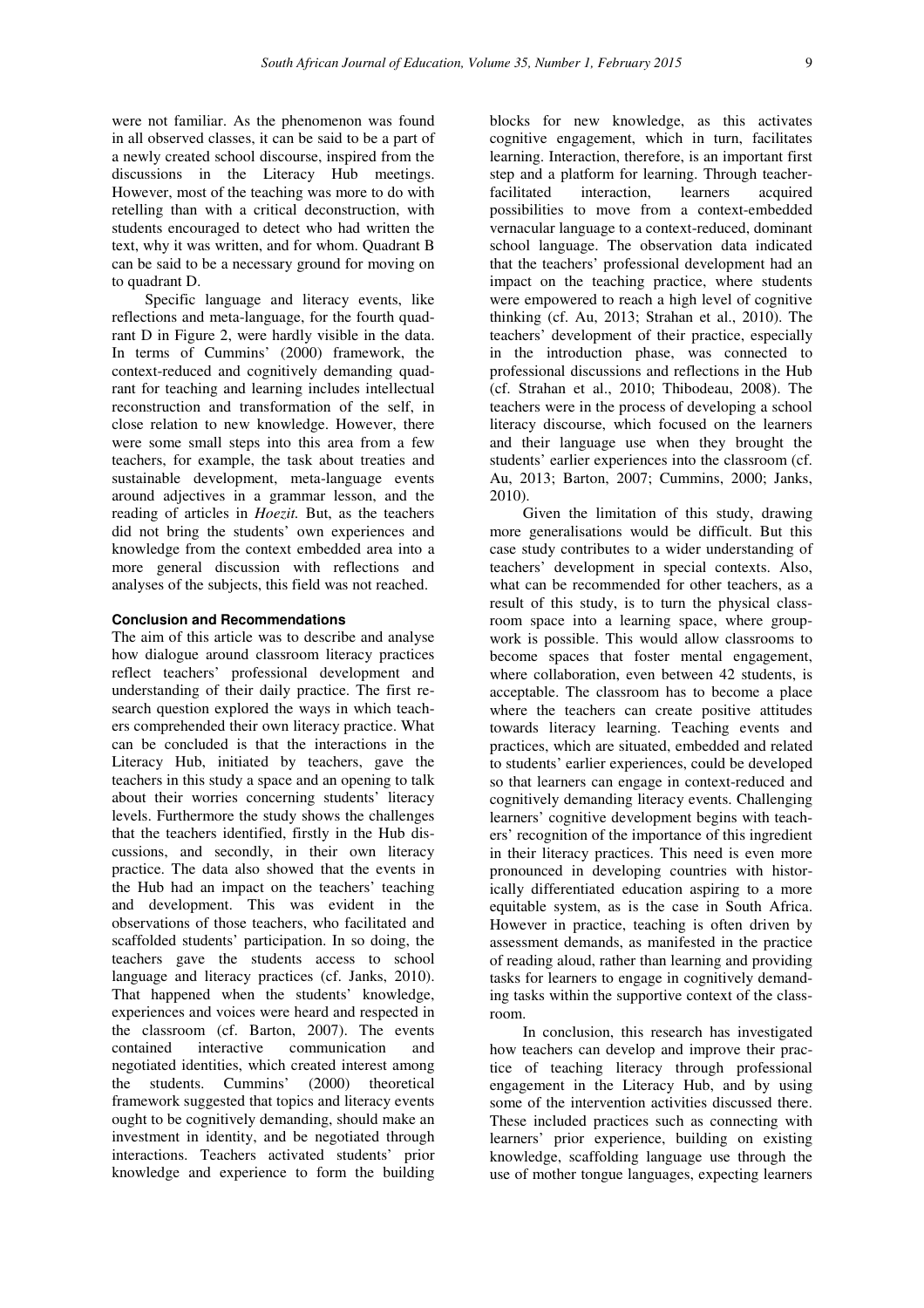to negotiate different understandings in groups, allowing learners opportunities to verbalise their own learning with peers, expecting learners to move from copying information and low-level writing tasks, like filling in missing words to generating their tentative, inchoate written responses to a task. For teachers to take up these different practices, they needed to understand their own practice and the need to encourage deeper cognitive engagement. Overall, on the basis of the findings from this study, a conclusion is that teacher change and development takes time. In this study, the process could start as the teachers were supported by others and open to new perspectives and habits. The teachers developed new ideas for teaching, clearly influenced by the literacy events in the Literacy Hub. The teachers created an interactive environment for the learners, an opportunity to learn, develop and internalise new knowledge. Therefore the phrase "it all comes down to the teacher" is relevant, but teachers need on-going support and space to reflect on learning if they are going to take up new practices as part of their teaching repertoire.

#### **Acknowledgements**

We would like to thank the teachers at North and South High schools for participating so willingly and allowing us into their classrooms.

### **Notes**

Both are pseudonyms.

#### **References**

- Alexander N 2001. Key issues in language policy for southern Africa. In R Trewby & S Fitchat (eds). *Language and development in Southern Africa: Making the right choices.* Windhoek: Gamsberg Macmillan.
- Au KH 2013. Helping High Schools Meet Higher Standards. *Journal of Adolescent & Adult Literacy,*  56(7):535-539. doi: 10.1002/JAAL.179
- Barton D 2007. *Literacy: An Introduction to the Ecology of Written Language.* Oxford: Blackwell Publishing.
- Bertram C 2006. Exploring teachers' reading competences: a South African case study. *Open Learning,* 21(1):5-18.
- Blossing U & Ertesvåg SK 2011. An individual learning belief and its impact on schools' improvement work – An Individual versus a Social Learning Perspective. *Education Inquiry,* 2:153-171.
- Bourdieu P 1977. *Outline of a theory of practice.*  Cambridge: Press Syndicate of the University of Cambridge.
- Bourdieu P & Passeron JC 1970. *Reproduction in education, society and culture.* London: Sage Publications.
- Burke WW 2002. *Organization change: Theory and practice.* Thousand Oaks, CA: Sage Publications.
- Burridge E, Ginnis P, Hammond L & Smith A 1993. *Quality development.* Birmingham: Birmingham City Council Education Department.
- Comber B 2001. Critical literacies and local action: Teacher knowledge and a "new" research agenda". In B Comber & A Simpson (eds). *Negotiating Critical Literacies in Classrooms.* Mahwah, NJ: Lawrence Erlbaum Associates, Inc.
- Cummins J 2000. *Language, power and pedagogy*: *Bilingual Children in the. Crossfire.* Clevedon, UK: Multilingual Matters Ltd.
- Daisey P 2009. The reading experiences and beliefs of secondary pre-service teachers. *Reading Horizons,*  49(2):167-190. Available at http://scholarworks.wmich.edu/cgi/viewcontent.cgi ?article=1053&context=reading\_horizons. Accessed 12 October 2014.
- Daisey P 2010. Secondary preservice teachers remember their favorite reading experiences: Insights and Implications for Content Area Instruction. *Journal of Adolescent & Adult Literacy,* 53(8):678-687. doi: 10.1598/JAAL.53.8.6
- Department of Basic Education, Republic of South Africa 2011. *National curriculum statement (NCS). Curriculum and Assessment Policy Statement. Grades 7–9. English First Additional Language.*  Pretoria: Department of Basic Education, Republic of South Africa. Available at http://www.education.gov.za/LinkClick.aspx?fileti cket=KAWE3ddsuzQ%3D&tabid=672&mid=1886 . Accessed 12 October 2014.
- Dornbrack J & Dixon K 2014. Towards a more explicit writing pedagogy: The complexity of teaching argumentative writing. *Reading and Writing,* 5(1):8 pages. doi: 10.4102/rw.v5i1.40
- Fairclough N 1989. *Language and power.* Essex: Pearson Education.
- Fairclough N 2012. Critical discourse analysis. In JP Gee & M Handford (eds). *The Routledge Handbook of Discourse Analysis.* London and New York: Routledge.
- Fisher D, Lapp D, Flood J & Moore K 2006. Linking literacy teaching with assessment: a continuing professional development initiative for secondary schools. *Literacy,* 40(2):115-122. doi: 10.1111/j.1467-9345.2006.00439.x
- Fleisch B 2008. *Primary education in crisis: Why South African Schoolchildren Underachieve in Reading and Mathematics.* Cape Town: Juta.
- Flood J, Heath SB & Lapp D (eds.) 2005. *Handbook of research on teaching literacy through the communicative and visual arts.* Mahwah, NJ: Lawrence Erlbaum Associates.
- Freire P 1970. *Pedagogy of the oppressed.* Harmondsworth: Penguin Books.
- Gee JP 2008. *Social linguistics and literacies: Ideology in discourses* (3<sup>rd</sup> ed). New York: Routledge.
- Gennrich T & Janks H 2013. Teachers' literate identities. In K Hall, T Cremin, B Comber & L Moll (eds). *International handbook of research on children's literacy, learning and culture.* UK: Wiley-Blackwell.
- Hunt G 2007. Failure to thrive? The community literacy strand of the additive bilingual project at an Eastern Cape community school, South Africa. *Journal of Research in Reading,* 30(1):80-96.
- Janks H 2010. *Literacy and power.* New York: Routledge.
- Konstantopoulos S & Borman G 2011. Family